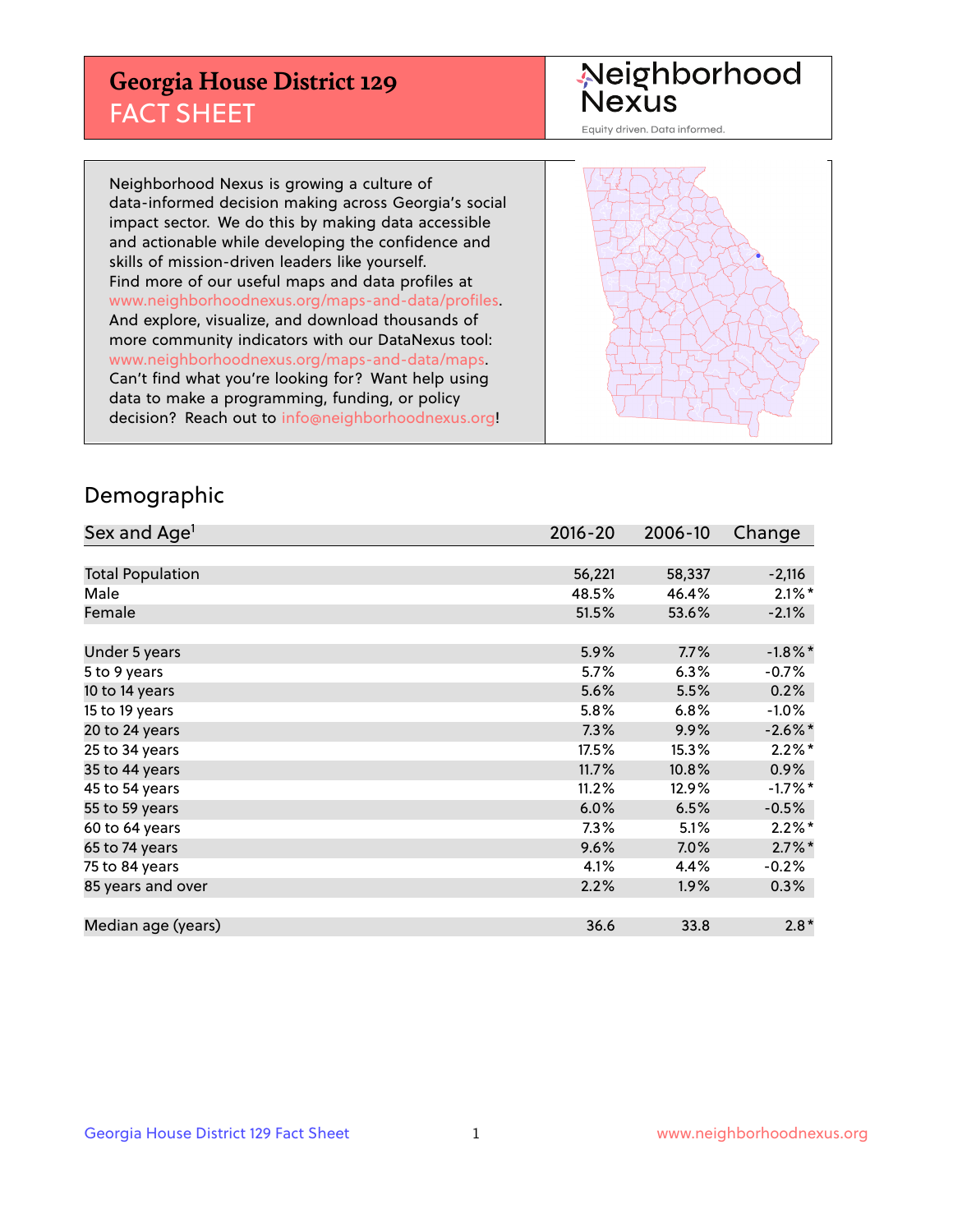## Demographic, continued...

| Race <sup>2</sup>                                            | 2016-20     | 2006-10 | Change     |
|--------------------------------------------------------------|-------------|---------|------------|
| <b>Total population</b>                                      | 56,221      | 58,337  | $-2,116$   |
| One race                                                     | 97.0%       | 99.2%   | $-2.2%$ *  |
| White                                                        | 37.0%       | 38.4%   | $-1.4%$    |
| <b>Black or African American</b>                             | 56.6%       | 57.6%   | $-1.0%$    |
| American Indian and Alaska Native                            | 0.1%        | 0.3%    | $-0.2%$    |
| Asian                                                        | 2.3%        | 2.1%    | 0.2%       |
| Native Hawaiian and Other Pacific Islander                   | 0.1%        | 0.2%    | $-0.1%$    |
| Some other race                                              | 0.9%        | 0.7%    | 0.3%       |
| Two or more races                                            | 3.0%        | 0.8%    | $2.2\%$ *  |
| Race alone or in combination with other race(s) <sup>3</sup> | $2016 - 20$ | 2006-10 | Change     |
| <b>Total population</b>                                      | 56,221      | 58,337  | $-2,116$   |
| White                                                        | 39.8%       | 39.0%   | 0.8%       |
| <b>Black or African American</b>                             | 58.1%       | 58.1%   | 0.0%       |
| American Indian and Alaska Native                            | 0.4%        | 0.5%    | $-0.1%$    |
| Asian                                                        | 3.0%        | 2.2%    | 0.8%       |
| Native Hawaiian and Other Pacific Islander                   | 0.2%        | 0.2%    | $-0.1%$    |
| Some other race                                              | 1.7%        | 0.8%    | 0.9%       |
| Hispanic or Latino and Race <sup>4</sup>                     | $2016 - 20$ | 2006-10 | Change     |
| <b>Total population</b>                                      | 56,221      | 58,337  | $-2,116$   |
| Hispanic or Latino (of any race)                             | 4.4%        | 3.4%    | 1.0%       |
| Not Hispanic or Latino                                       | 95.6%       | 96.6%   | $-1.0\%$ * |
| White alone                                                  | 35.0%       | 36.1%   | $-1.2%$    |
| <b>Black or African American alone</b>                       | 55.9%       | 57.2%   | $-1.4%$    |
| American Indian and Alaska Native alone                      | 0.1%        | 0.3%    | $-0.3%$    |
| Asian alone                                                  | 2.3%        | 2.1%    | 0.2%       |
| Native Hawaiian and Other Pacific Islander alone             | 0.1%        | 0.2%    | $-0.1%$    |
| Some other race alone                                        | 0.1%        | 0.1%    | $-0.0%$    |
| Two or more races                                            | 2.2%        | 0.6%    | $1.6\%$ *  |
| U.S. Citizenship Status <sup>5</sup>                         | $2016 - 20$ | 2006-10 | Change     |
| Foreign-born population                                      | 1,954       | 2,662   | $-707$     |
| Naturalized U.S. citizen                                     | 40.2%       | 31.3%   | 9.0%       |
| Not a U.S. citizen                                           | 59.8%       | 68.7%   | $-9.0%$    |
|                                                              |             |         |            |
| Citizen, Voting Age Population <sup>6</sup>                  | $2016 - 20$ | 2006-10 | Change     |
| Citizen, 18 and over population                              | 43,847      | 43,528  | 319        |
| Male                                                         | 47.3%       | 44.9%   | $2.4\%$ *  |
| Female                                                       | 52.7%       | 55.1%   | $-2.4\%$ * |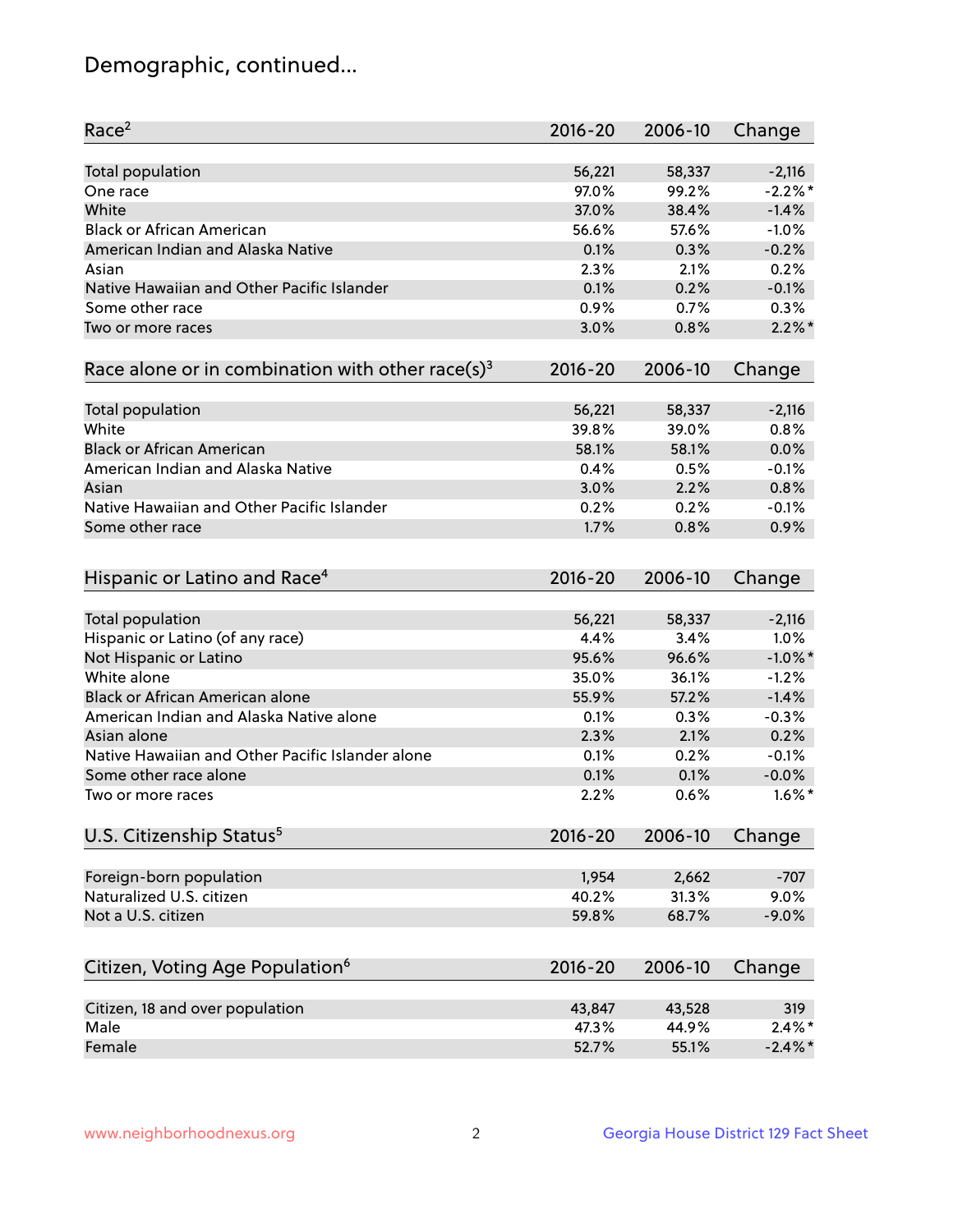#### Economic

| Income <sup>7</sup>                                 | 2016-20 | 2006-10 | Change     |
|-----------------------------------------------------|---------|---------|------------|
|                                                     |         |         |            |
| All households                                      | 23,228  | 25,418  | $-2,190*$  |
| Less than \$10,000                                  | 14.4%   | 17.3%   | $-2.9\%$ * |
| \$10,000 to \$14,999                                | 8.2%    | 10.9%   | $-2.7\%$ * |
| \$15,000 to \$24,999                                | 14.6%   | 14.9%   | $-0.3%$    |
| \$25,000 to \$34,999                                | 13.7%   | 14.4%   | $-0.6%$    |
| \$35,000 to \$49,999                                | 11.6%   | 15.1%   | $-3.4\%$ * |
| \$50,000 to \$74,999                                | 16.4%   | 14.0%   | $2.4\%$ *  |
| \$75,000 to \$99,999                                | 9.0%    | 6.1%    | $2.9\%*$   |
| \$100,000 to \$149,999                              | 6.8%    | 4.6%    | 2.2%       |
| \$150,000 to \$199,999                              | 2.5%    | 1.2%    | 1.3%       |
| \$200,000 or more                                   | 2.8%    | 1.6%    | 1.2%       |
| Median household income (dollars)                   | 34,401  | 29,254  | $5,148*$   |
| Mean household income (dollars)                     | 53,012  | 42,487  | 10,525*    |
| With earnings                                       | 71.1%   | 72.0%   | $-0.9%$    |
| Mean earnings (dollars)                             | 55,534  | 44,583  | 10,951*    |
| <b>With Social Security</b>                         | 31.9%   | 28.7%   | $3.2\%$ *  |
| Mean Social Security income (dollars)               | 16,335  | 12,420  | 3,915*     |
| With retirement income                              | 18.9%   | 16.8%   | $2.1\%$ *  |
| Mean retirement income (dollars)                    | 21,127  | 18,517  | 2,610      |
| With Supplemental Security Income                   | 10.2%   | 6.8%    | $3.4\%$ *  |
| Mean Supplemental Security Income (dollars)         | 8,607   | 7,018   | 1,590*     |
| With cash public assistance income                  | 4.8%    | 2.1%    | $2.7\%$ *  |
| Mean cash public assistance income (dollars)        | 2,889   | 2,042   | 847        |
| With Food Stamp/SNAP benefits in the past 12 months | 22.1%   | 18.0%   | $4.1\%$ *  |
|                                                     |         |         |            |
| Families                                            | 11,339  | 12,724  | $-1,385*$  |
| Less than \$10,000                                  | 9.8%    | 16.1%   | $-6.4\%$ * |
| \$10,000 to \$14,999                                | 3.2%    | 7.5%    | $-4.4\%$ * |
| \$15,000 to \$24,999                                | 13.1%   | 13.2%   | $-0.1%$    |
| \$25,000 to \$34,999                                | 15.7%   | 12.7%   | 3.0%       |
| \$35,000 to \$49,999                                | 11.4%   | 15.9%   | $-4.5%$    |
| \$50,000 to \$74,999                                | 18.0%   | 15.7%   | 2.3%       |
| \$75,000 to \$99,999                                | 10.3%   | 7.6%    | 2.7%       |
| \$100,000 to \$149,999                              | $9.2\%$ | 6.8%    | 2.4%       |
| \$150,000 to \$199,999                              | 4.4%    | 1.7%    | 2.7%       |
| \$200,000 or more                                   | 5.0%    | 2.9%    | 2.1%       |
| Median family income (dollars)                      | 44,288  | 35,385  | 8,902*     |
| Mean family income (dollars)                        | 68,788  | 51,676  | $17,112*$  |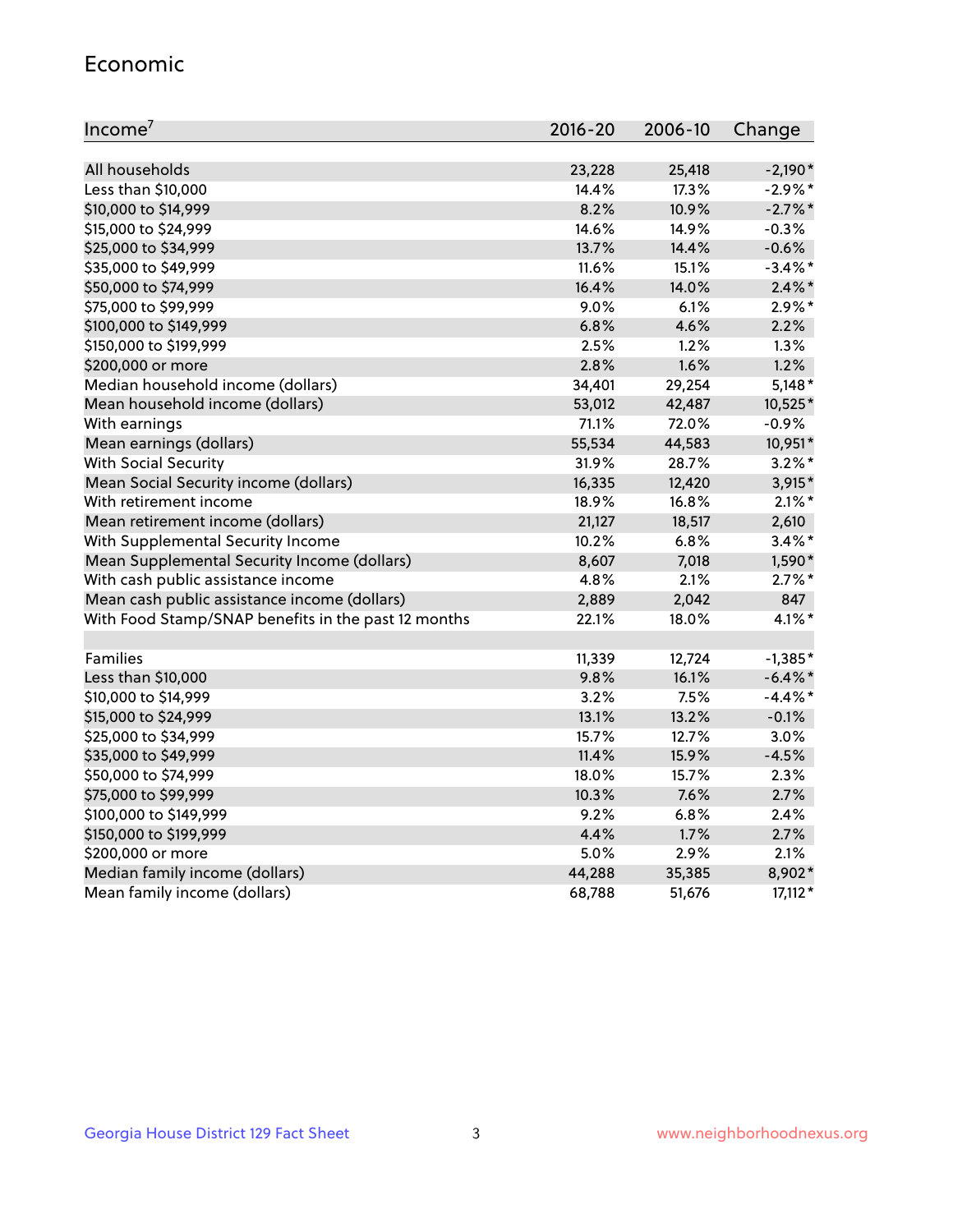## Economic, continued...

| Income, continued <sup>8</sup>                                        | $2016 - 20$ | 2006-10 | Change     |
|-----------------------------------------------------------------------|-------------|---------|------------|
|                                                                       |             |         |            |
| Nonfamily households                                                  | 11,889      | 12,694  | $-805$     |
| Median nonfamily income (dollars)                                     | 25,429      | 24,596  | 833        |
| Mean nonfamily income (dollars)                                       | 36,817      | 32,201  | 4,616*     |
| Median earnings for workers (dollars)                                 | 24,065      | 22,001  | 2,065*     |
| Median earnings for male full-time, year-round workers                | 39,722      | 37,317  | 2,405*     |
| (dollars)                                                             |             |         |            |
| Median earnings for female full-time, year-round workers<br>(dollars) | 31,727      | 27,835  | 3,892*     |
| Per capita income (dollars)                                           | 23,887      | 19,748  | $4,139*$   |
|                                                                       |             |         |            |
| Families and People Below Poverty Level <sup>9</sup>                  | 2016-20     | 2006-10 | Change     |
|                                                                       |             |         |            |
| <b>All families</b>                                                   | 21.3%       | 26.9%   | $-5.6\%$ * |
| With related children under 18 years                                  | 39.1%       | 42.2%   | $-3.1%$    |
| With related children under 5 years only                              | 40.4%       | 43.8%   | $-3.4%$    |
| Married couple families                                               | 4.1%        | 10.1%   | $-6.1%$    |
| With related children under 18 years                                  | 9.6%        | 18.3%   | $-8.7%$    |
| With related children under 5 years only                              | 16.4%       | 24.2%   | $-7.8%$    |
| Families with female householder, no husband present                  | 40.3%       | 46.2%   | $-5.9%$    |
| With related children under 18 years                                  | 57.5%       | 55.7%   | 1.7%       |
| With related children under 5 years only                              | 61.6%       | 59.9%   | 1.7%       |
| All people                                                            | 28.5%       | 30.6%   | $-2.1%$    |
| Under 18 years                                                        | 44.9%       | 49.9%   | $-5.0%$    |
|                                                                       |             |         |            |
| Related children under 18 years                                       | 44.8%       | 49.8%   | $-4.9%$    |
| Related children under 5 years                                        | 47.6%       | 53.0%   | $-5.4%$    |
| Related children 5 to 17 years                                        | 43.7%       | 48.1%   | $-4.4%$    |
| 18 years and over                                                     | 24.4%       | 24.8%   | $-0.4%$    |
| 18 to 64 years                                                        | 27.0%       | 26.4%   | 0.6%       |
| 65 years and over                                                     | 13.9%       | 16.9%   | $-3.1%$    |
| People in families                                                    | 25.7%       | 30.5%   | $-4.9%$    |
| Unrelated individuals 15 years and over                               | 35.2%       | 30.8%   | 4.4%*      |
|                                                                       | 15.1%       | 15.4%   | $-0.3%$    |
| Non-Hispanic white people                                             |             |         |            |
| Black or African-American people                                      | 36.6%       | 40.8%   | $-4.3%$    |
| Asian people                                                          | 15.2%       | 12.7%   | 2.5%       |
| Hispanic or Latino people                                             | 36.5%       | 23.3%   | 13.2%      |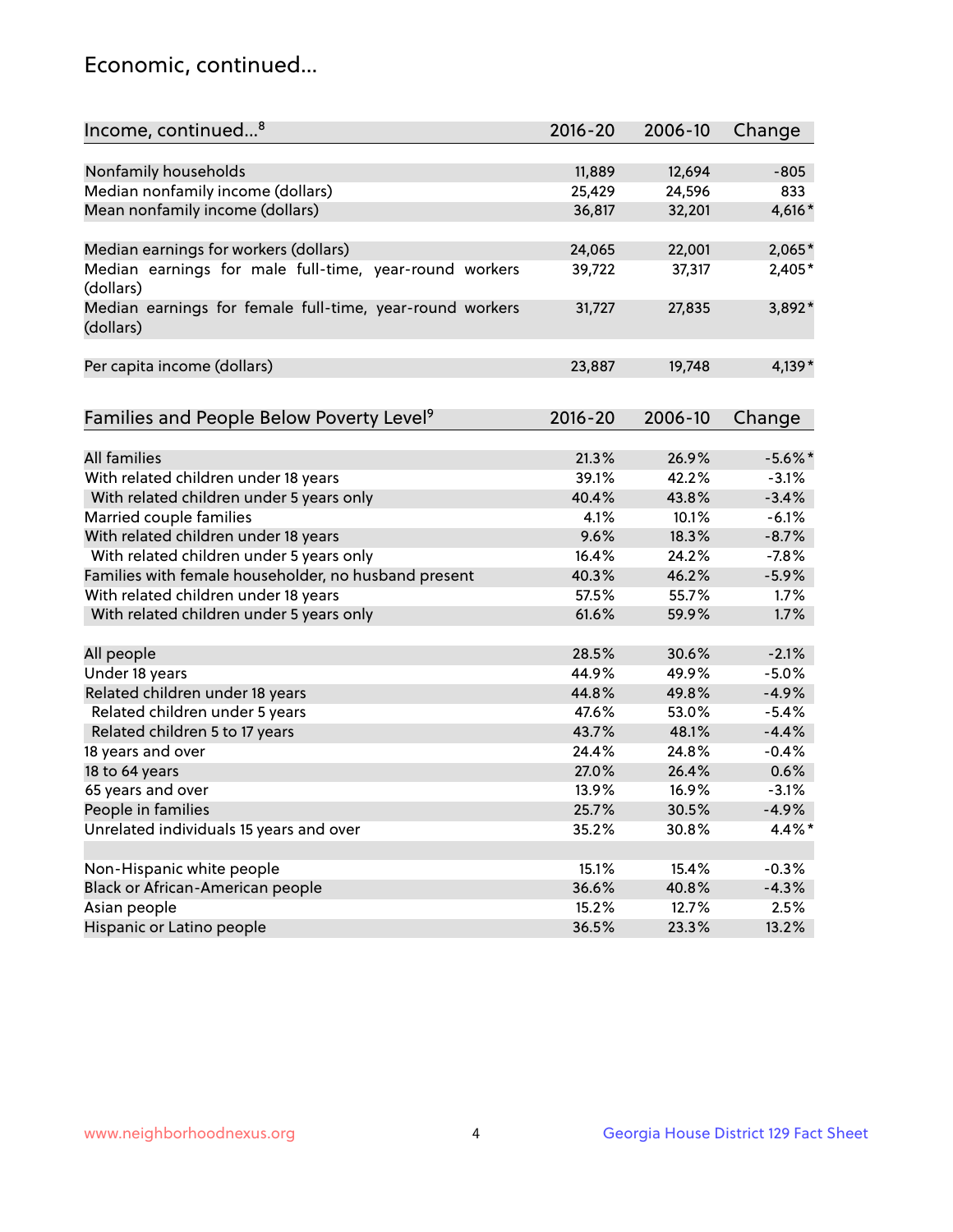## Employment

| Employment Status <sup>10</sup>                                             | $2016 - 20$ | 2006-10 | Change     |
|-----------------------------------------------------------------------------|-------------|---------|------------|
|                                                                             |             |         |            |
| Population 16 years and over                                                | 46,049      | 46,415  | $-366$     |
| In labor force                                                              | 60.1%       | 59.5%   | 0.6%       |
| Civilian labor force                                                        | 59.2%       | 58.3%   | 0.9%       |
| Employed                                                                    | 53.0%       | 51.2%   | 1.8%       |
| Unemployed                                                                  | 6.1%        | 7.0%    | $-0.9%$    |
| <b>Armed Forces</b>                                                         | 0.9%        | 1.2%    | $-0.3%$    |
| Not in labor force                                                          | 39.9%       | 40.5%   | $-0.6%$    |
|                                                                             |             |         |            |
| Civilian labor force                                                        | 27,250      | 27,049  | 200        |
| <b>Unemployment Rate</b>                                                    | 10.4%       | 12.1%   | $-1.7%$    |
|                                                                             |             |         |            |
| Females 16 years and over                                                   | 24,216      | 25,257  | $-1,041$   |
| In labor force                                                              | 55.6%       | 55.0%   | 0.6%       |
| Civilian labor force                                                        | 55.2%       | 54.8%   | 0.4%       |
| Employed                                                                    | 47.7%       | 48.4%   | $-0.7%$    |
| Own children of the householder under 6 years                               | 3,439       | 5,005   | $-1,565*$  |
| All parents in family in labor force                                        | 72.9%       | 66.6%   | 6.3%       |
|                                                                             |             |         |            |
| Own children of the householder 6 to 17 years                               | 6,961       | 6,984   | $-23$      |
| All parents in family in labor force                                        | 77.4%       | 66.5%   | 10.9%      |
|                                                                             |             |         |            |
| Industry <sup>11</sup>                                                      | $2016 - 20$ | 2006-10 | Change     |
|                                                                             |             |         |            |
| Civilian employed population 16 years and over                              | 24,422      | 23,783  | 639        |
| Agriculture, forestry, fishing and hunting, and mining                      | 0.3%        | 0.1%    | 0.2%       |
| Construction                                                                | 5.5%        | 5.8%    | $-0.2%$    |
| Manufacturing                                                               | 10.5%       | 9.0%    | 1.5%       |
| Wholesale trade                                                             | 2.2%        | 2.8%    | $-0.6%$    |
| Retail trade                                                                | 11.0%       | 11.9%   | $-1.0%$    |
| Transportation and warehousing, and utilities                               | 2.9%        | 3.8%    | $-0.9%$    |
| Information                                                                 | 2.4%        | 2.6%    | $-0.2%$    |
| Finance and insurance, and real estate and rental and leasing               | 3.9%        | 4.0%    | $-0.0\%$   |
| Professional, scientific, and management, and administrative                | 14.5%       | 8.8%    | $5.7\%$ *  |
| and waste management services                                               |             |         |            |
| Educational services, and health care and social assistance                 | 24.5%       | 26.3%   | $-1.8\%$ * |
| Arts, entertainment, and recreation, and accommodation and<br>food services | 12.7%       | 14.1%   | $-1.4%$    |
| Other services, except public administration                                | 6.3%        | 5.7%    | 0.6%       |
| Public administration                                                       | 3.3%        | 5.1%    | $-1.8%$    |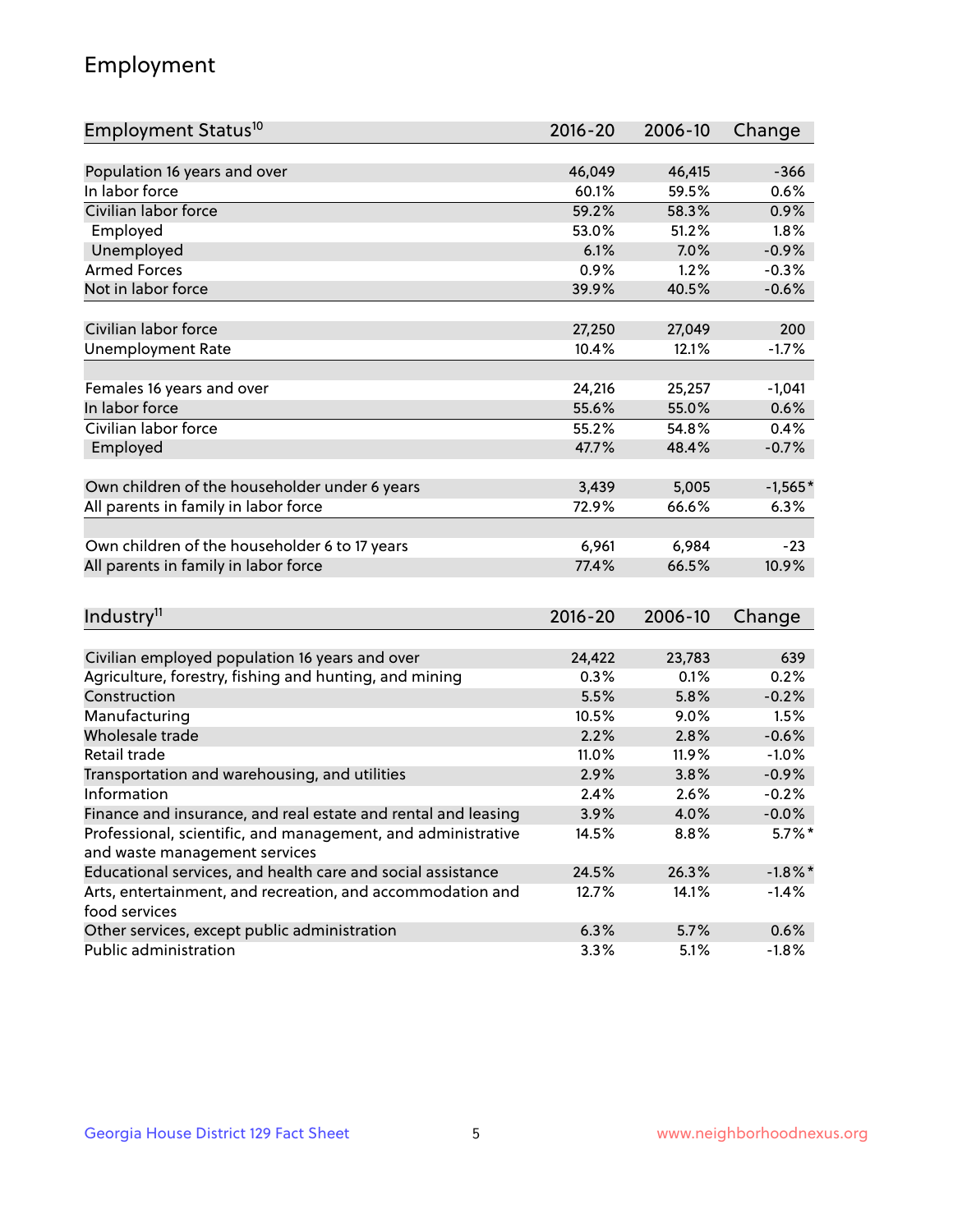## Employment, continued...

| Occupation <sup>12</sup>                                                    | $2016 - 20$    | 2006-10        | Change          |
|-----------------------------------------------------------------------------|----------------|----------------|-----------------|
| Civilian employed population 16 years and over                              |                |                |                 |
|                                                                             | 24,422         | 23,783         | 639             |
| Management, business, science, and arts occupations<br>Service occupations  | 31.6%<br>23.1% | 32.3%<br>22.8% | $-0.6%$<br>0.3% |
|                                                                             |                |                |                 |
| Sales and office occupations                                                | 23.6%          | 24.6%          | $-1.0%$         |
| Natural<br>and<br>resources,<br>construction,<br>maintenance<br>occupations | 7.2%           | 7.7%           | $-0.5%$         |
| Production, transportation, and material moving occupations                 | 14.4%          | 12.6%          | 1.7%            |
| Class of Worker <sup>13</sup>                                               | 2016-20        | 2006-10        | Change          |
|                                                                             |                |                |                 |
| Civilian employed population 16 years and over                              | 24,422         | 23,783         | 639             |
| Private wage and salary workers                                             | 80.6%          | 76.4%          | 4.2%            |
| Government workers                                                          | 16.0%          | 19.7%          | $-3.7%$         |
| Self-employed in own not incorporated business workers                      | 3.3%           | 3.6%           | $-0.3%$         |
| Unpaid family workers                                                       | 0.1%           | 0.2%           | $-0.2%$         |
| Job Flows <sup>14</sup>                                                     | 2019           | 2010           | Change          |
|                                                                             |                |                |                 |
| Total Jobs in district                                                      | 53,606         | 53,627         | $-21$           |
| Held by residents of district                                               | 13.1%          | 14.5%          | $-1.4%$         |
| Held by non-residents of district                                           | 86.9%          | 85.5%          | 1.4%            |
|                                                                             |                |                |                 |
| Jobs by Industry Sector <sup>15</sup>                                       | 2019           | 2010           | Change          |
| Total Jobs in district                                                      | 53,606         | 53,627         | $-21$           |
| Goods Producing sectors                                                     | 7.0%           | 7.6%           | $-0.6%$         |
| Trade, Transportation, and Utilities sectors                                | 13.2%          | 13.2%          | $-0.0%$         |
| All Other Services sectors                                                  | 79.8%          | 79.2%          | 0.6%            |
|                                                                             |                |                |                 |
| Total Jobs in district held by district residents                           | 7,036          | 7,797          | $-761$          |
| <b>Goods Producing sectors</b>                                              | 7.0%           | 7.3%           | $-0.3%$         |
| Trade, Transportation, and Utilities sectors                                | 10.9%          | 9.8%           | 1.1%            |
| All Other Services sectors                                                  | 82.1%          | 83.0%          | $-0.9%$         |
|                                                                             |                |                |                 |
| Jobs by Earnings <sup>16</sup>                                              | 2019           | 2010           | Change          |
|                                                                             |                |                |                 |
| Total Jobs in district                                                      | 53,606         | 53,627         | $-21$           |
| Jobs with earnings \$1250/month or less                                     | 20.5%          | 24.9%          | $-4.4%$         |
| Jobs with earnings \$1251/month to \$3333/month                             | 36.3%          | 42.2%          | $-5.9%$         |
| Jobs with earnings greater than \$3333/month                                | 43.2%          | 32.9%          | 10.3%           |
|                                                                             |                |                |                 |
| Total Jobs in district held by district residents                           | 7,036          | 7,797          | $-761$          |
| Jobs with earnings \$1250/month or less                                     | 25.0%          | 30.4%          | $-5.3%$         |
| Jobs with earnings \$1251/month to \$3333/month                             | 41.8%          | 45.1%          | $-3.3%$         |
| Jobs with earnings greater than \$3333/month                                | 33.2%          | 24.5%          | 8.6%            |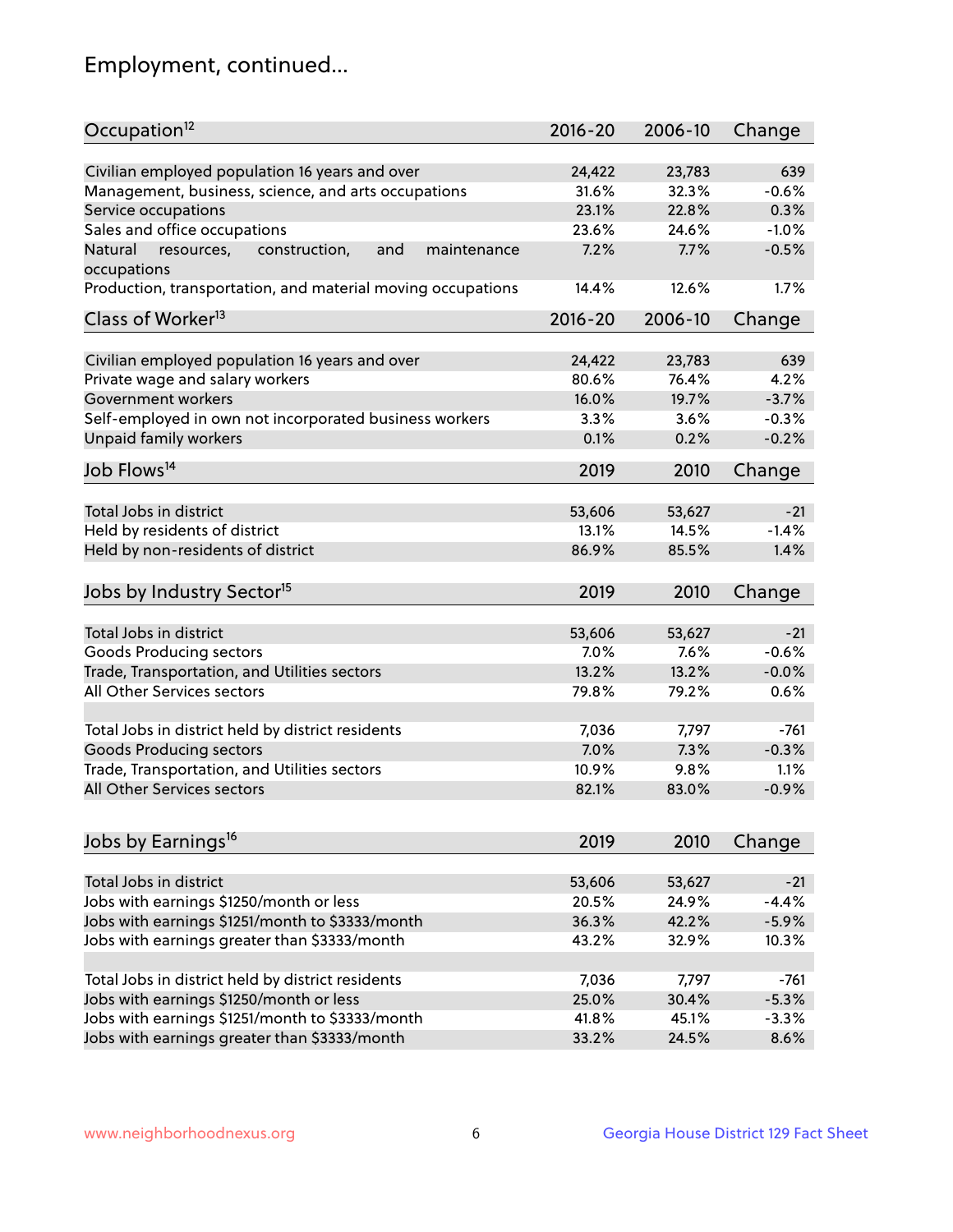## Employment, continued...

| Jobs by Age of Worker <sup>17</sup>               | 2019   | 2010   | Change  |
|---------------------------------------------------|--------|--------|---------|
|                                                   |        |        |         |
| Total Jobs in district                            | 53,606 | 53,627 | $-21$   |
| Jobs with workers age 29 or younger               | 20.4%  | 21.9%  | $-1.4%$ |
| Jobs with workers age 30 to 54                    | 55.5%  | 58.8%  | $-3.4%$ |
| Jobs with workers age 55 or older                 | 24.1%  | 19.3%  | 4.8%    |
|                                                   |        |        |         |
| Total Jobs in district held by district residents | 7,036  | 7.797  | $-761$  |
| Jobs with workers age 29 or younger               | 22.3%  | 23.9%  | $-1.6%$ |
| Jobs with workers age 30 to 54                    | 53.4%  | 55.6%  | $-2.2%$ |
| Jobs with workers age 55 or older                 | 24.3%  | 20.5%  | 3.8%    |
|                                                   |        |        |         |

#### Education

| School Enrollment <sup>18</sup>                | $2016 - 20$ | 2006-10 | Change    |
|------------------------------------------------|-------------|---------|-----------|
|                                                |             |         |           |
| Population 3 years and over enrolled in school | 13,549      | 15,791  | $-2,242*$ |
| Nursery school, preschool                      | 5.1%        | 6.4%    | $-1.3\%$  |
| Kindergarten                                   | 3.5%        | 5.7%    | $-2.2%$   |
| Elementary school (grades 1-8)                 | 38.3%       | 31.8%   | $6.4\%$ * |
| High school (grades 9-12)                      | 17.6%       | 17.9%   | $-0.3%$   |
| College or graduate school                     | 35.6%       | 38.2%   | $-2.7%$   |
| Educational Attainment <sup>19</sup>           | $2016 - 20$ | 2006-10 | Change    |
|                                                |             |         |           |
| Population 25 years and over                   | 39,149      | 37,243  | 1,906*    |
| Less than 9th grade                            | 3.9%        | 6.1%    | $-2.2%$   |
| 9th to 12th grade, no diploma                  | 11.9%       | 14.0%   | $-2.1%$   |
| High school graduate (includes equivalency)    | 31.2%       | 30.1%   | $1.0\%$   |
| Some college, no degree                        | 21.2%       | 20.4%   | 0.8%      |
| Associate's degree                             | 6.5%        | 6.7%    | $-0.3%$   |
| Bachelor's degree                              | 15.2%       | 14.5%   | 0.7%      |
| Graduate or professional degree                | 10.2%       | 8.2%    | 2.0%      |
|                                                |             |         |           |
| Percent high school graduate or higher         | 84.3%       | 79.9%   | 4.3%      |
| Percent bachelor's degree or higher            | 25.4%       | 22.7%   | 2.7%      |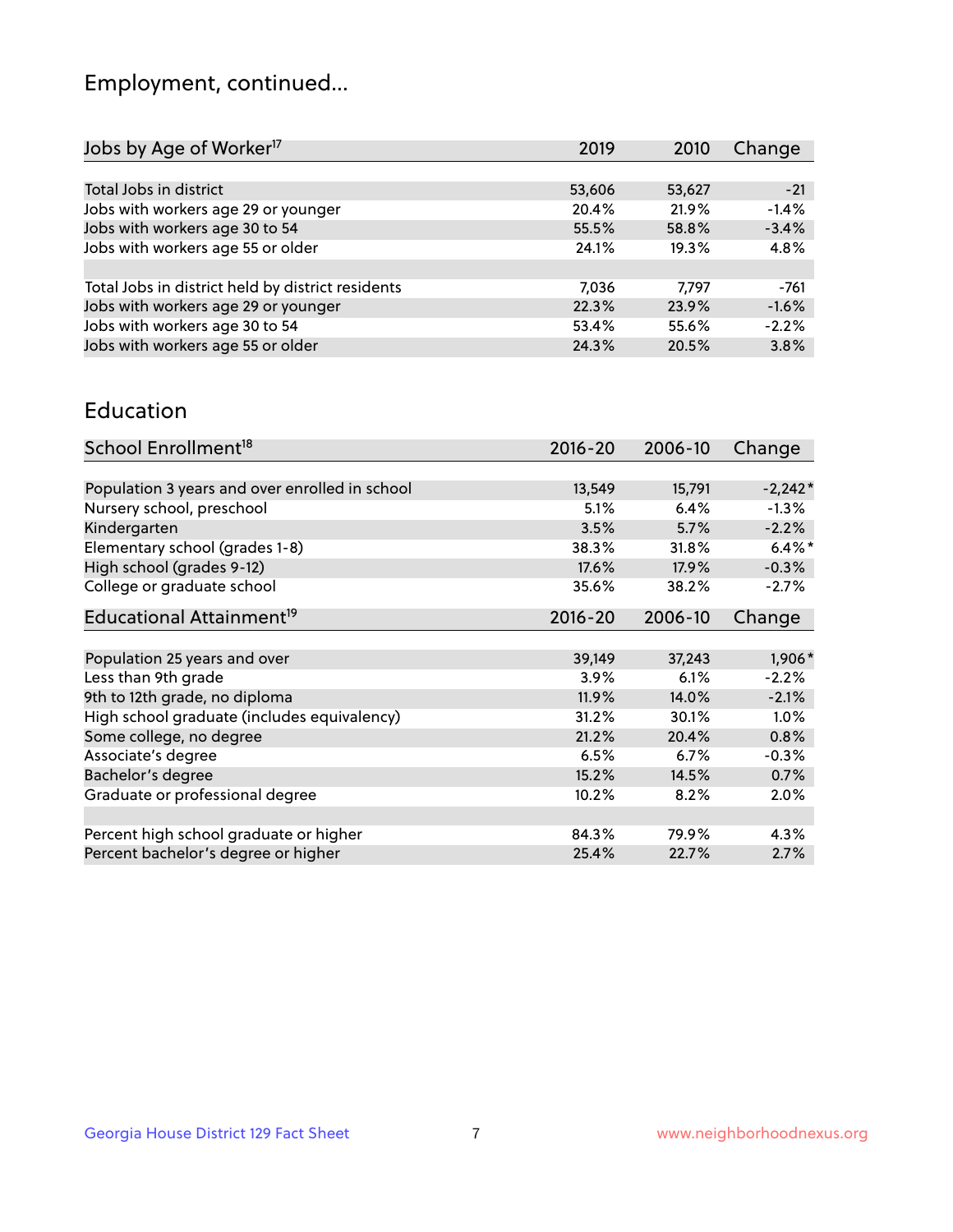## Housing

| Households by Type <sup>20</sup>                     | 2016-20     | 2006-10      | Change     |
|------------------------------------------------------|-------------|--------------|------------|
|                                                      |             |              |            |
| <b>Total households</b>                              | 23,228      | 25,418       | $-2,190*$  |
| Family households (families)                         | 48.8%       | 50.1%        | $-1.2%$    |
| With own children under 18 years                     | 18.7%       | 22.4%        | $-3.7%$ *  |
| Married-couple family                                | 23.9%       | 24.8%        | $-0.9%$    |
| With own children of the householder under 18 years  | 6.8%        | 8.3%         | $-1.5%$    |
| Male householder, no wife present, family            | 5.3%        | 4.3%         | 1.0%       |
| With own children of the householder under 18 years  | 1.5%        | 1.8%         | $-0.4%$    |
| Female householder, no husband present, family       | 19.7%       | 20.9%        | $-1.3%$    |
| With own children of the householder under 18 years  | 10.4%       | 12.3%        | $-1.8%$    |
| Nonfamily households                                 | 51.2%       | 49.9%        | 1.2%       |
| Householder living alone                             | 42.4%       | 42.9%        | $-0.5%$    |
| 65 years and over                                    | 13.8%       | 12.0%        | $1.8\%$ *  |
| Households with one or more people under 18 years    | 22.0%       | 26.9%        | $-4.9%$    |
| Households with one or more people 65 years and over | 28.4%       | 22.9%        | $5.5\%$ *  |
| Average household size                               | 2.34        | 2.19         | $0.15*$    |
| Average family size                                  | 3.35        | 3.09         | $0.27*$    |
|                                                      |             |              |            |
| Housing Occupancy <sup>21</sup>                      | $2016 - 20$ | 2006-10      | Change     |
| Total housing units                                  | 30,167      | 31,013       | $-846*$    |
| Occupied housing units                               | 77.0%       | 82.0%        | $-5.0\%$ * |
| Vacant housing units                                 | 23.0%       | 18.0%        | $5.0\%$ *  |
|                                                      |             |              |            |
| Homeowner vacancy rate                               | 3.3         | 4.0          | $-0.7$     |
| Rental vacancy rate                                  | 11.0        | 11.3         | $-0.3$     |
| Units in Structure <sup>22</sup>                     | 2016-20     | 2006-10      | Change     |
| Total housing units                                  | 30,167      | 31,013       | $-846*$    |
| 1-unit, detached                                     | 53.7%       | 55.2%        | $-1.5%$    |
| 1-unit, attached                                     | 6.0%        | 4.2%         | $1.8\%$ *  |
| 2 units                                              | 4.3%        | 4.1%         | 0.2%       |
| 3 or 4 units                                         | 7.0%        | 7.4%         | $-0.4%$    |
| 5 to 9 units                                         | 10.3%       | 15.2%        | $-4.9%$ *  |
|                                                      |             |              |            |
| 10 to 19 units                                       | 8.5%        | 5.9%         | $2.6\%$ *  |
| 20 or more units                                     | 8.0%        | 5.9%<br>2.0% | 2.1%       |
| Mobile home                                          | 2.2%        |              | 0.1%       |
| Boat, RV, van, etc.                                  | 0.0%        | 0.0%         | 0.0%       |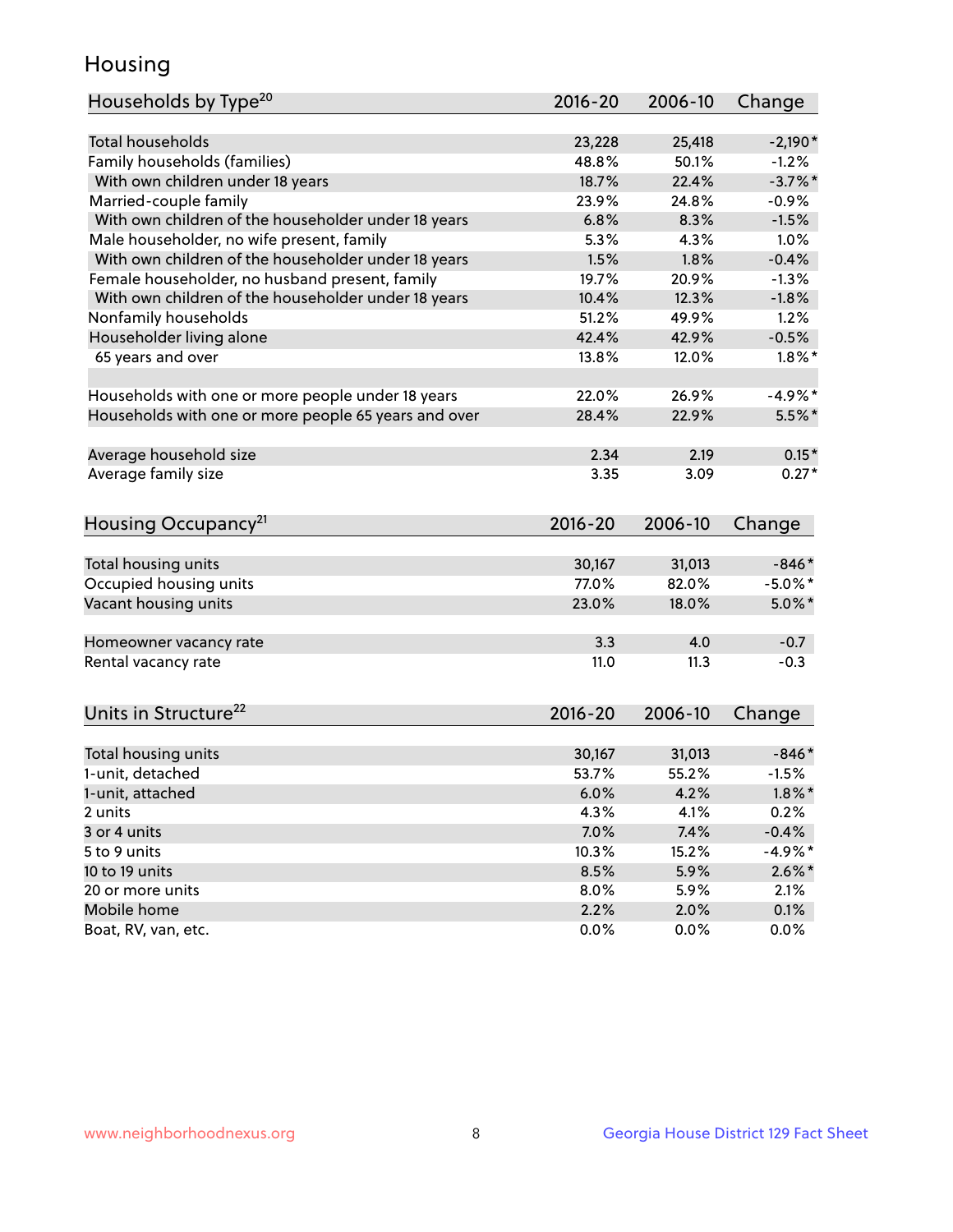## Housing, Continued...

| Year Structure Built <sup>23</sup>             | 2016-20     | 2006-10 | Change     |
|------------------------------------------------|-------------|---------|------------|
| Total housing units                            | 30,167      | 31,013  | $-846*$    |
| Built 2014 or later                            | 1.6%        | (X)     | (X)        |
| Built 2010 to 2013                             | 1.9%        | (X)     | (X)        |
| Built 2000 to 2009                             | 6.0%        | 6.6%    | $-0.6%$    |
| Built 1990 to 1999                             | 9.8%        | 7.1%    | $2.6\%$ *  |
| Built 1980 to 1989                             | 11.6%       | 13.3%   | $-1.7%$    |
| Built 1970 to 1979                             | 11.2%       | 15.5%   | $-4.3\%$ * |
| Built 1960 to 1969                             | 16.2%       | 15.4%   | 0.8%       |
| Built 1950 to 1959                             | 14.4%       | 14.0%   | 0.4%       |
| Built 1940 to 1949                             | 9.0%        | 11.1%   | $-2.1\%$ * |
| Built 1939 or earlier                          | 18.4%       | 16.9%   | 1.5%       |
| Housing Tenure <sup>24</sup>                   | $2016 - 20$ | 2006-10 | Change     |
| Occupied housing units                         | 23,228      | 25,418  | $-2,190*$  |
| Owner-occupied                                 | 39.6%       | 43.0%   | $-3.4\%$ * |
| Renter-occupied                                | 60.4%       | 57.0%   | $3.4\%$ *  |
| Average household size of owner-occupied unit  | 2.41        | 2.15    | $0.26*$    |
| Average household size of renter-occupied unit | 2.30        | 2.22    | 0.08       |
| Residence 1 Year Ago <sup>25</sup>             | $2016 - 20$ | 2006-10 | Change     |
| Population 1 year and over                     | 55,380      | 57,332  | $-1,952$   |
| Same house                                     | 80.6%       | 73.3%   | $7.3\%$ *  |
| Different house in the U.S.                    | 18.9%       | 25.9%   | $-6.9\%$ * |
| Same county                                    | 10.4%       | 16.0%   | $-5.6\%$ * |
| Different county                               | 8.5%        | 9.8%    | $-1.3%$    |
| Same state                                     | 4.1%        | 4.2%    | $-0.2%$    |
| Different state                                | 4.5%        | 5.6%    | $-1.1%$    |
| Abroad                                         | 0.4%        | 0.9%    | $-0.4%$    |
| Value of Housing Unit <sup>26</sup>            | $2016 - 20$ | 2006-10 | Change     |
| Owner-occupied units                           | 9,195       | 10,923  | $-1,728*$  |
| Less than \$50,000                             | 13.0%       | 16.4%   | $-3.4%$    |
| \$50,000 to \$99,999                           | 29.8%       | 37.7%   | $-7.9%$    |
| \$100,000 to \$149,999                         | 21.4%       | 22.1%   | $-0.7%$    |
| \$150,000 to \$199,999                         | 14.0%       | 7.8%    | 6.2%       |
| \$200,000 to \$299,999                         | 10.1%       | 6.6%    | 3.5%       |
| \$300,000 to \$499,999                         | 8.5%        | 6.5%    | 2.0%       |
| \$500,000 to \$999,999                         | 3.0%        | 2.1%    | 0.9%       |
| \$1,000,000 or more                            | 0.3%        | 0.9%    | $-0.5%$    |
| Median (dollars)                               | 117,459     | 93,809  | 23,650*    |
| Mortgage Status <sup>27</sup>                  | $2016 - 20$ | 2006-10 | Change     |
| Owner-occupied units                           | 9,195       | 10,923  | $-1,728*$  |
| Housing units with a mortgage                  | 53.4%       | 60.3%   | $-6.9\%$ * |
| Housing units without a mortgage               | 46.6%       | 39.7%   | $6.9\% *$  |
|                                                |             |         |            |

Georgia House District 129 Fact Sheet 9 9 9 www.neighborhoodnexus.org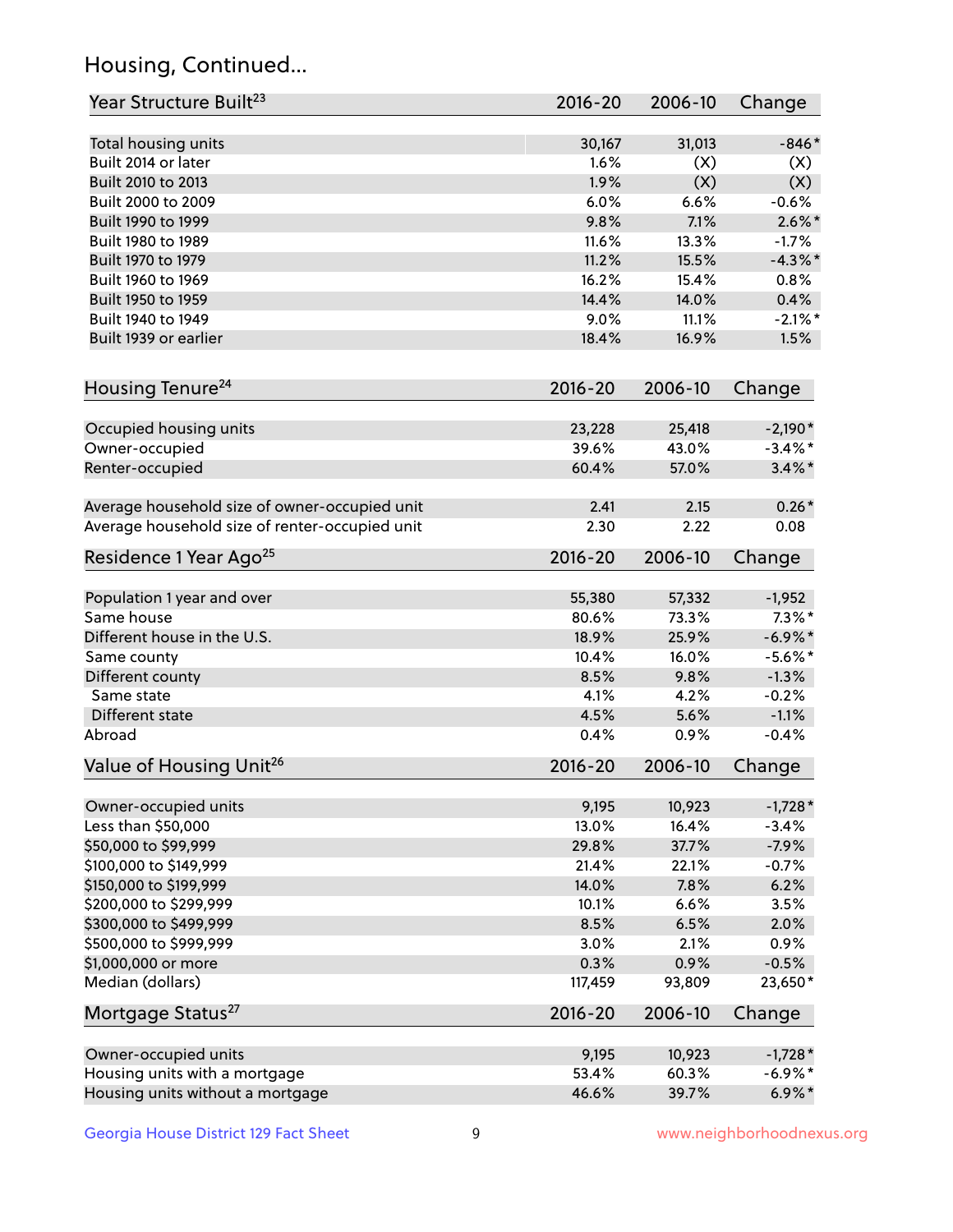## Housing, Continued...

| Selected Monthly Owner Costs <sup>28</sup>                                            | 2016-20     | 2006-10 | Change    |
|---------------------------------------------------------------------------------------|-------------|---------|-----------|
| Housing units with a mortgage                                                         | 4,912       | 6,583   | $-1,672*$ |
| Less than \$300                                                                       | 0.2%        | 0.1%    | 0.2%      |
| \$300 to \$499                                                                        | 2.0%        | 3.0%    | $-1.0%$   |
| \$500 to \$999                                                                        | 39.5%       | 49.4%   | $-9.9%$   |
| \$1,000 to \$1,499                                                                    | 31.4%       | 28.3%   | 3.1%      |
| \$1,500 to \$1,999                                                                    | 13.6%       | 9.7%    | 3.9%      |
| \$2,000 to \$2,999                                                                    | 9.5%        | 5.9%    | 3.6%      |
| \$3,000 or more                                                                       | 3.7%        | 3.6%    | 0.1%      |
| Median (dollars)                                                                      | 1,116       | 980     | $135*$    |
| Housing units without a mortgage                                                      | 4,284       | 4,340   | $-56$     |
| Less than \$150                                                                       | 2.2%        | 4.8%    | $-2.6%$   |
| \$150 to \$249                                                                        | 10.1%       | 20.5%   | $-10.4%$  |
| \$250 to \$349                                                                        | 23.1%       | 27.9%   | $-4.8%$   |
| \$350 to \$499                                                                        | 32.7%       | 27.9%   | 4.9%      |
| \$500 to \$699                                                                        | 17.5%       | 11.1%   | 6.4%      |
| \$700 or more                                                                         | 14.4%       | 7.9%    | 6.5%      |
| Median (dollars)                                                                      | 424         | 339     | $85*$     |
| Selected Monthly Owner Costs as a Percentage of<br>Household Income <sup>29</sup>     | $2016 - 20$ | 2006-10 | Change    |
| Housing units with a mortgage (excluding units where<br>SMOCAPI cannot be computed)   | 4,879       | 6,526   | $-1,648*$ |
| Less than 20.0 percent                                                                | 53.0%       | 34.5%   | 18.5%*    |
| 20.0 to 24.9 percent                                                                  | 12.5%       | 13.7%   | $-1.2%$   |
| 25.0 to 29.9 percent                                                                  | 5.3%        | 11.2%   | $-6.0%$   |
| 30.0 to 34.9 percent                                                                  | 7.1%        | 9.2%    | $-2.1%$   |
| 35.0 percent or more                                                                  | 22.1%       | 31.3%   | $-9.2%$   |
| Not computed                                                                          | 33          | 57      | $-24$     |
| Housing unit without a mortgage (excluding units where<br>SMOCAPI cannot be computed) | 4,223       | 4,259   | $-37$     |
| Less than 10.0 percent                                                                | 35.0%       | 35.0%   | $-0.0%$   |
| 10.0 to 14.9 percent                                                                  | 20.5%       | 17.8%   | 2.7%      |
| 15.0 to 19.9 percent                                                                  | 15.5%       | 15.8%   | $-0.3%$   |
| 20.0 to 24.9 percent                                                                  | 10.6%       | 8.3%    | 2.3%      |
| 25.0 to 29.9 percent                                                                  | 5.0%        | 5.8%    | $-0.8%$   |
| 30.0 to 34.9 percent                                                                  | 2.1%        | 2.9%    | $-0.8%$   |
| 35.0 percent or more                                                                  | 11.2%       | 14.4%   | $-3.2%$   |
| Not computed                                                                          | 61          | 81      | $-20$     |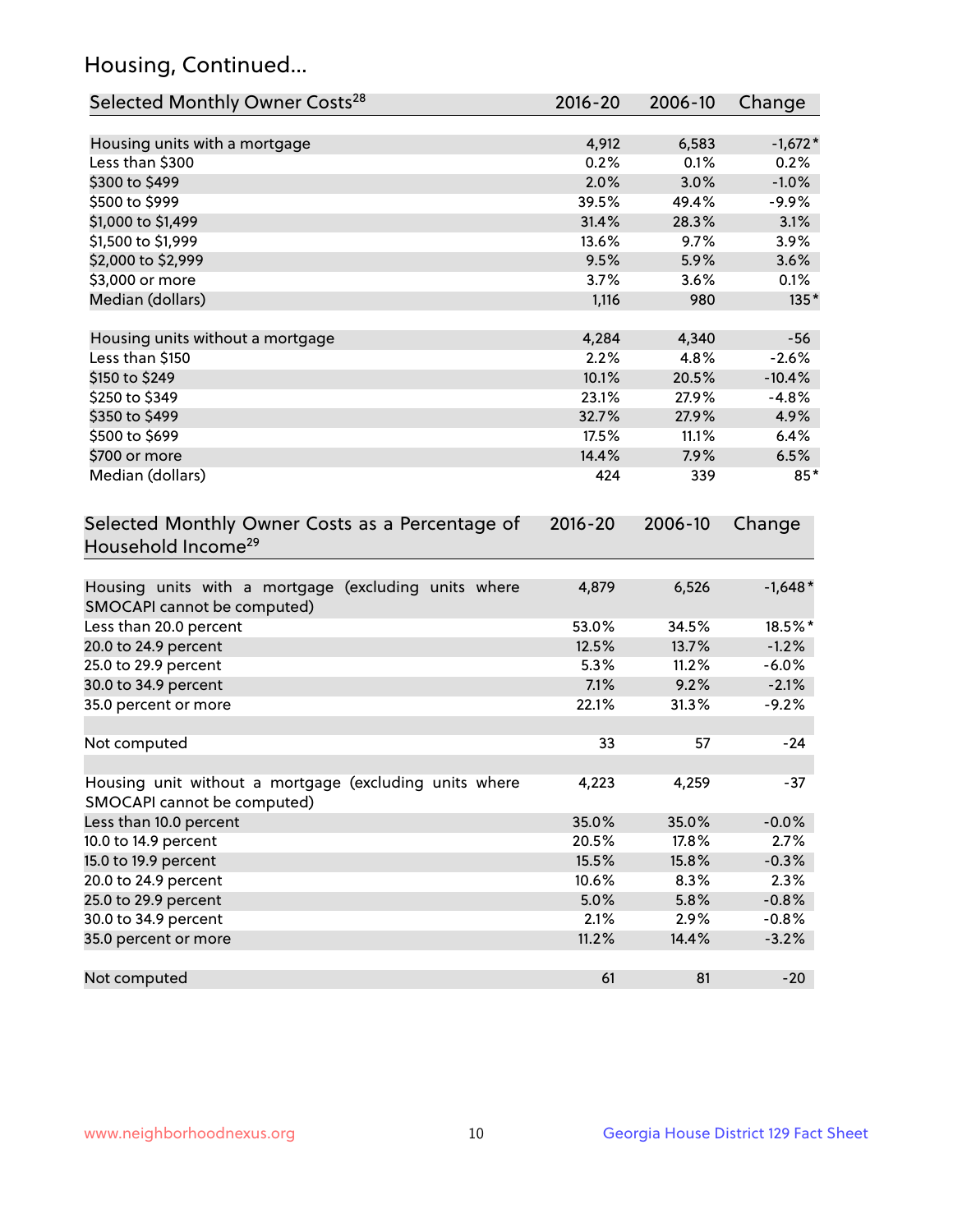## Housing, Continued...

| Gross Rent <sup>30</sup>   | 2016-20 | 2006-10 | Change      |
|----------------------------|---------|---------|-------------|
|                            |         |         |             |
| Occupied units paying rent | 13,647  | 13,891  | $-244$      |
| Less than \$200            | 0.5%    | 3.7%    | $-3.2%$     |
| \$200 to \$499             | 11.1%   | 22.2%   | $-11.1\%$ * |
| \$500 to \$749             | 26.8%   | 42.2%   | $-15.4\%$ * |
| \$750 to \$999             | 37.9%   | 21.3%   | 16.6%*      |
| \$1,000 to \$1,499         | 21.1%   | 9.9%    | $11.2\%$ *  |
| \$1,500 to \$1,999         | 2.4%    | 0.6%    | $1.8\%$     |
| \$2,000 or more            | 0.1%    | 0.1%    | $0.0\%$     |
| Median (dollars)           | 825     | 640     | $185*$      |
|                            |         |         |             |
| No rent paid               | 385     | 603     | $-218$      |
|                            |         |         |             |

| Gross Rent as a Percentage of Household Income <sup>31</sup>                   | $2016 - 20$ | 2006-10 | Change     |
|--------------------------------------------------------------------------------|-------------|---------|------------|
|                                                                                |             |         |            |
| Occupied units paying rent (excluding units where GRAPI<br>cannot be computed) | 13,137      | 13,212  | $-75$      |
| Less than 15.0 percent                                                         | $9.0\%$     | 12.6%   | $-3.6%$    |
| 15.0 to 19.9 percent                                                           | 13.5%       | 11.5%   | 2.0%       |
| 20.0 to 24.9 percent                                                           | 9.1%        | 13.5%   | $-4.4\%$ * |
| 25.0 to 29.9 percent                                                           | 9.2%        | 11.4%   | $-2.3%$    |
| 30.0 to 34.9 percent                                                           | 10.0%       | 7.5%    | 2.5%       |
| 35.0 percent or more                                                           | 49.2%       | 43.5%   | $5.8\%$ *  |
|                                                                                |             |         |            |
| Not computed                                                                   | 896         | 1,283   | $-387$     |

## Transportation

| Commuting to Work <sup>32</sup>           | 2016-20  | 2006-10 | Change     |
|-------------------------------------------|----------|---------|------------|
|                                           |          |         |            |
| Workers 16 years and over                 | 24,329   | 23,508  | 820        |
| Car, truck, or van - drove alone          | 76.3%    | 76.1%   | 0.2%       |
| Car, truck, or van - carpooled            | $10.0\%$ | 13.2%   | $-3.2\%$ * |
| Public transportation (excluding taxicab) | 2.9%     | 2.0%    | 0.9%       |
| Walked                                    | 2.1%     | 4.4%    | $-2.3%$    |
| Other means                               | 6.1%     | 2.1%    | $4.0\%$ *  |
| Worked at home                            | 2.6%     | 2.2%    | 0.5%       |
|                                           |          |         |            |
| Mean travel time to work (minutes)        | 20.2     | 18.4    | 1.8        |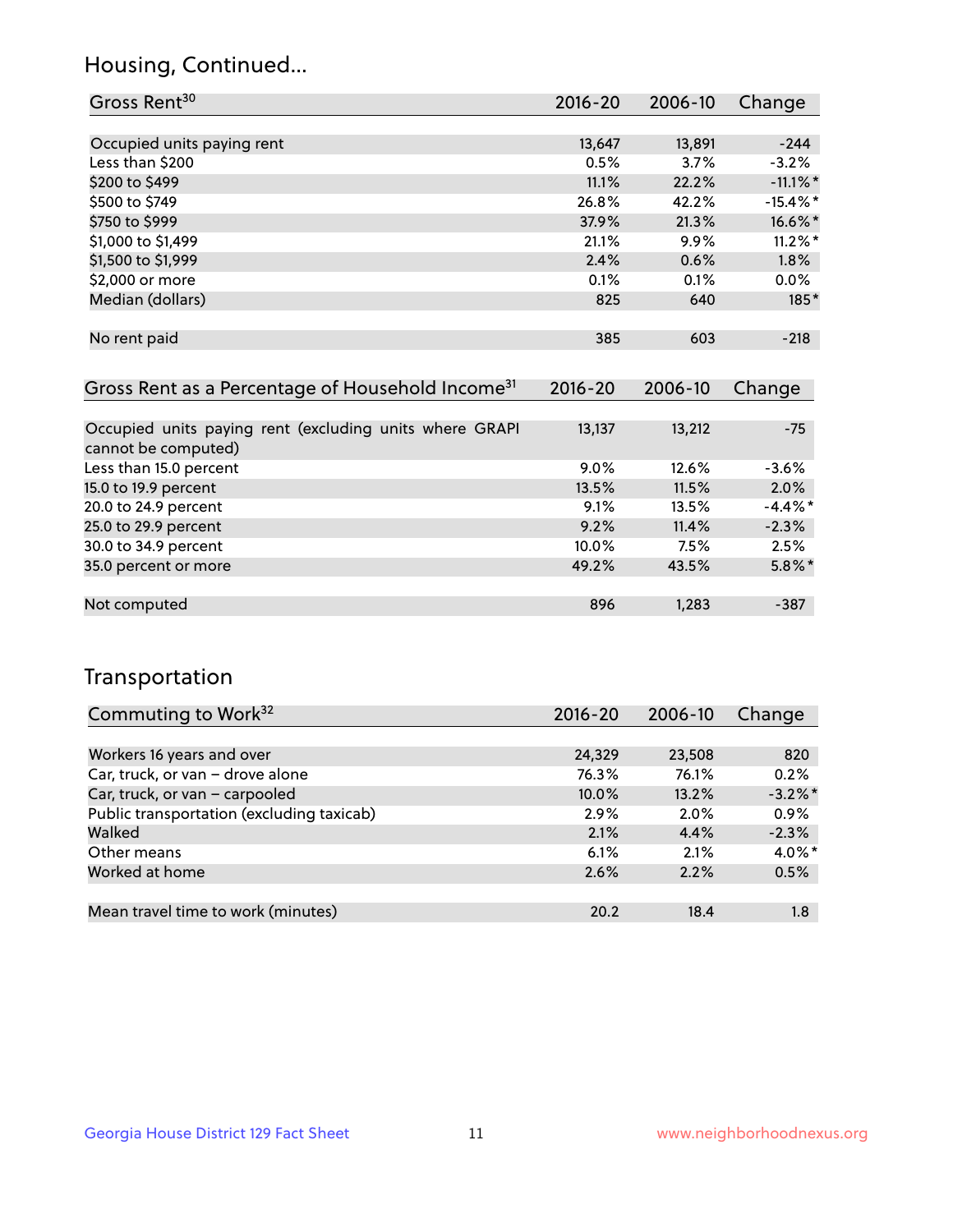## Transportation, Continued...

| Vehicles Available <sup>33</sup> | $2016 - 20$ | 2006-10 | Change     |
|----------------------------------|-------------|---------|------------|
|                                  |             |         |            |
| Occupied housing units           | 23,228      | 25,418  | $-2.190*$  |
| No vehicles available            | 18.8%       | 15.4%   | $3.4\%$ *  |
| 1 vehicle available              | 45.0%       | 46.5%   | $-1.5%$    |
| 2 vehicles available             | 23.2%       | 28.6%   | $-5.4\%$ * |
| 3 or more vehicles available     | 13.0%       | 9.4%    | 3.6%       |

#### Health

| Health Insurance coverage <sup>34</sup>                 | 2016-20 |
|---------------------------------------------------------|---------|
|                                                         |         |
| Civilian Noninstitutionalized Population                | 55,228  |
| With health insurance coverage                          | 84.2%   |
| With private health insurance coverage                  | 52.7%   |
| With public health coverage                             | 43.2%   |
| No health insurance coverage                            | 15.8%   |
| Civilian Noninstitutionalized Population Under 19 years | 12,171  |
| No health insurance coverage                            | 5.8%    |
| Civilian Noninstitutionalized Population 19 to 64 years | 34,423  |
| In labor force:                                         | 25,008  |
| Employed:                                               | 22,245  |
| With health insurance coverage                          | 79.2%   |
| With private health insurance coverage                  | 70.6%   |
| With public coverage                                    | 13.8%   |
| No health insurance coverage                            | 20.8%   |
| Unemployed:                                             | 2,763   |
| With health insurance coverage                          | 50.2%   |
| With private health insurance coverage                  | 27.1%   |
| With public coverage                                    | 28.7%   |
| No health insurance coverage                            | 49.8%   |
| Not in labor force:                                     | 9,416   |
| With health insurance coverage                          | 79.5%   |
| With private health insurance coverage                  | 35.4%   |
| With public coverage                                    | 50.3%   |
| No health insurance coverage                            | 20.5%   |